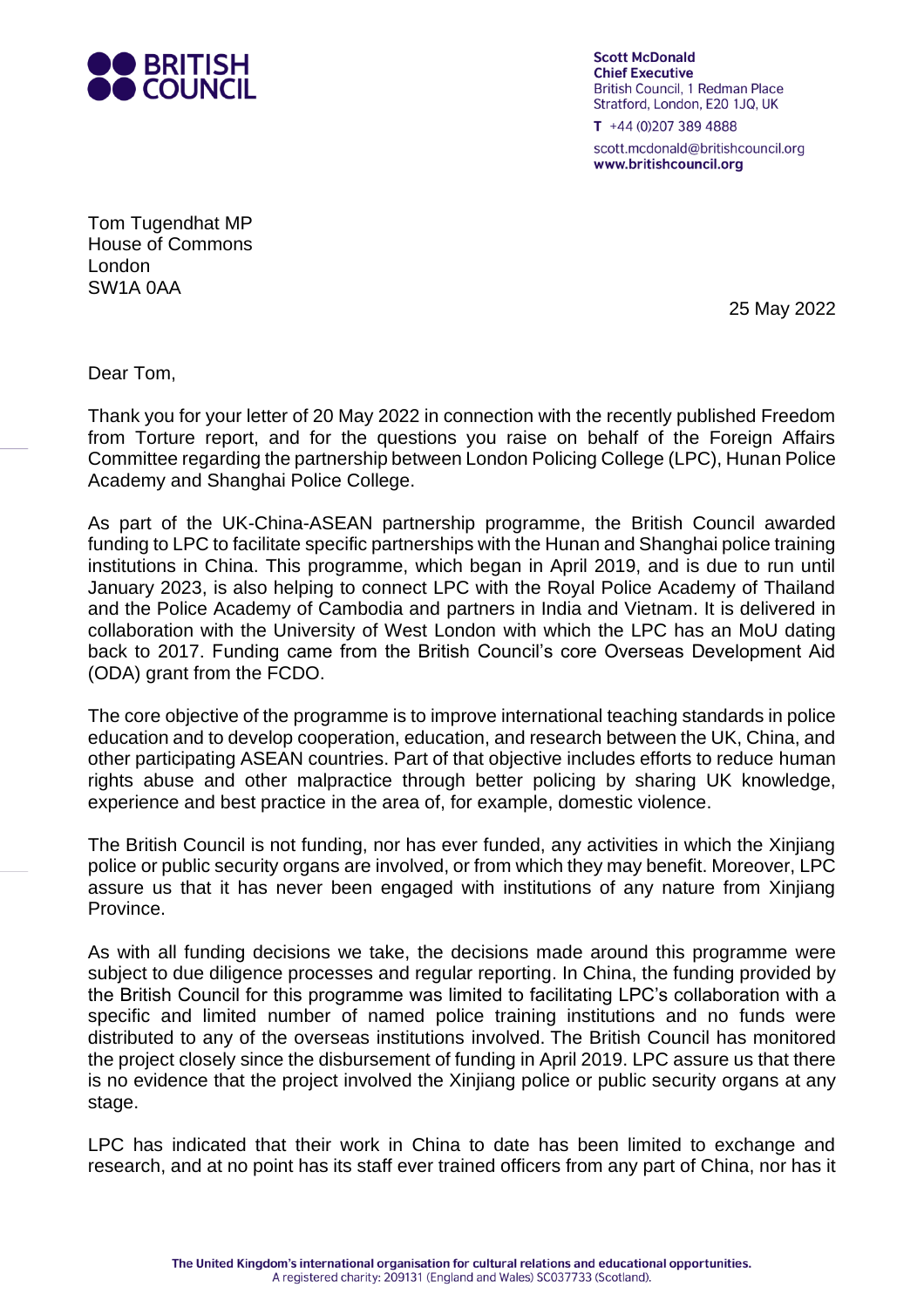engaged in any commercial activities in China since 2019. Furthermore, LPC has decided to withdraw from all activities with the police in China in light of changing government advice.

 I hope this information helps reassure you and members of the Committee of the British Council's commitment to upholding human rights and provides insight into just one of the many programmes we deliver that help protect those fundamental rights around the world. Moreover, our work in China promotes universal values through the sharing of relevant UK expertise and UK standards including, but not limited to, our approach to the rule of law.

I would be happy to answer any further questions the Committee may have.

Yours sincerely,

Sett McDoned

Scott McDonald Chief Executive